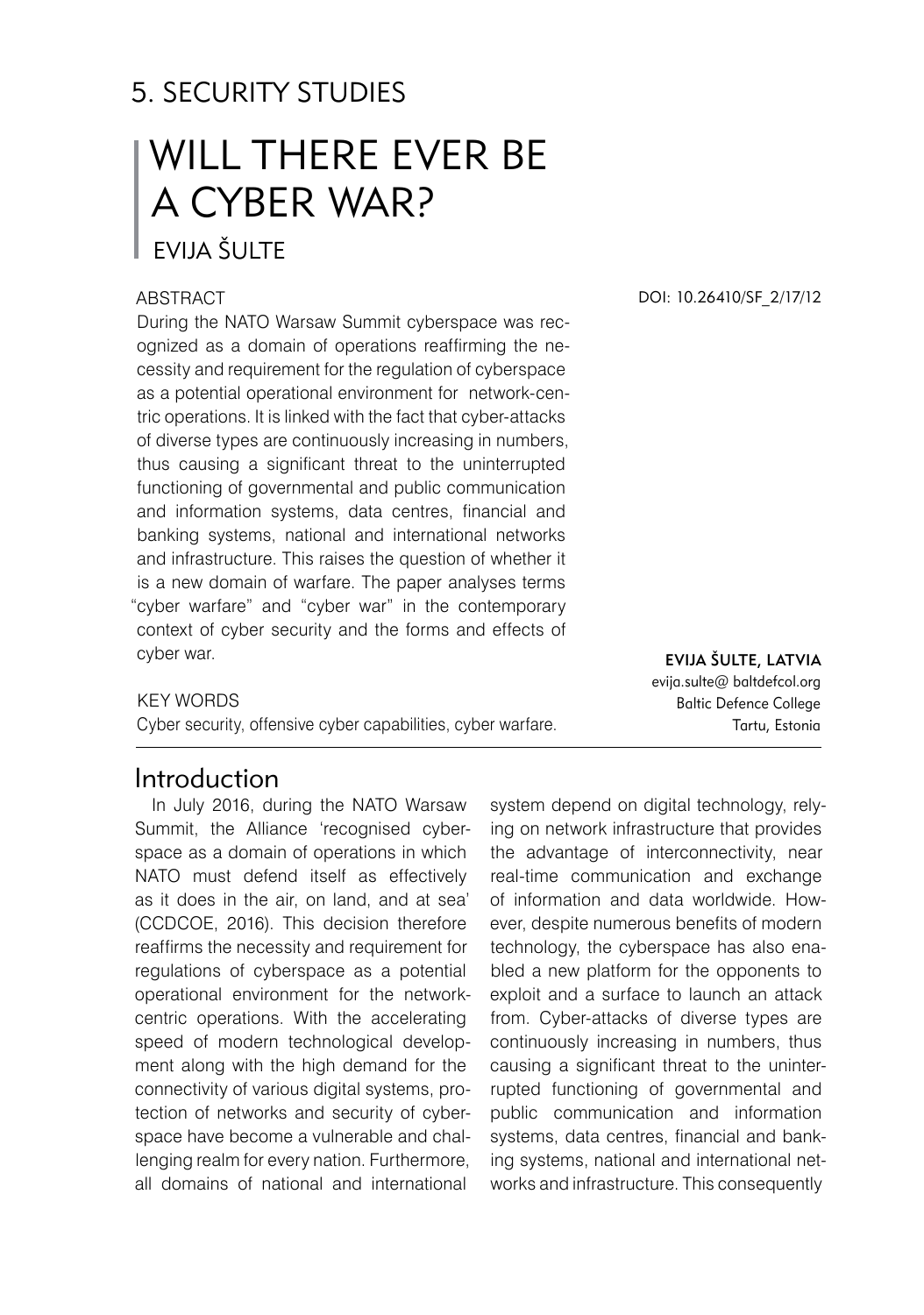raises the question whether the world is currently entering a new era of warfare, where the means to wage war and cause disruption and destruction are purely digital. Are all the offensive cyber activities conducted by single hackers, hacktivists or statesponsored individuals/groups heading towards a potential large-scale confrontation between states? Offensive cyber capabilities developed by many states today build a powerful and efficient weapon for the potential use against an opponent in case of a conflict to achieve political, military and/ or economic goals.

The connection of systems and networks to the Internet exposes them to public access and thus, through the Internet, to penetration, intrusion, attacks targeted at the systems themselves, the information they contain, and the processes they control and facilitate. There are scholars who contend that cyber-attacks cannot constitute an act of war as they lack criteria of an armed attack that should be instrumental, political, and violent per se (Rid, 2013). Nevertheless, this paper will claim that the cyber war will take place in the near future as a new form of warfare in the technologically developed world. Cyber war could be commenced because of its cost-effectiveness, a less lethal and destructive form, the potential to deter or prevent enemy's ability to the conventional use of military force, or as an option for creating the supplementary effect for any conventional military operation in the initial phase of an armed conflict. To support this argumentation, the first part of the paper will define the terms "cyber warfare" and "cyber war" in the contemporary context of cyber security, whereas the second part will focus on the forms and effects of cyber war.

## Defining the cyber warfare and the cyber war

The recognition of cyberspace as a domain of operations encompasses the current problem that there is no consensus and united understanding reached about the definitions and terms related to the cyber domain that would explain the potential cyber operations. In particular, cyber warfare and cyber war are terms that are interchangeably used by nations and international actors without unanimously accepted definitions, and therefore are controversial in their meanings. States and international organizations have put in a great deal of effort in defining these terms, and on account of this, a wide range of definitions exist in the cyber realm. For instance, Russia and the United States have agreed on a definition that cyber warfare is to be regarded as 'cyber-attacks that are authorized by state actors against cyber infrastructure in conjunction with government campaign' (Godwin III et al., 2014, p. 43). Furthermore, RAND, the research and analysis organization Corporation suggests that the 'cyber warfare involves the actions by a nationstate or international organization to attack and attempt to damage another nation's computers or information networks through, for example, computer viruses or denial-of-service attacks' (RAND, 2016). Whereas the International Committee of the Red Cross defines the cyber warfare as any adverse action against an opponent intended 'to discover, alter, destroy, disrupt or transfer data stored in a computer, manipulated by a computer or transmitted through a computer' (International Committee of the Red Cross, 2010). These various definitions lead to the conclusion that the cyber warfare is any offensive cyber activity within the cyberspace that has a political background involving another state or its

nŜ.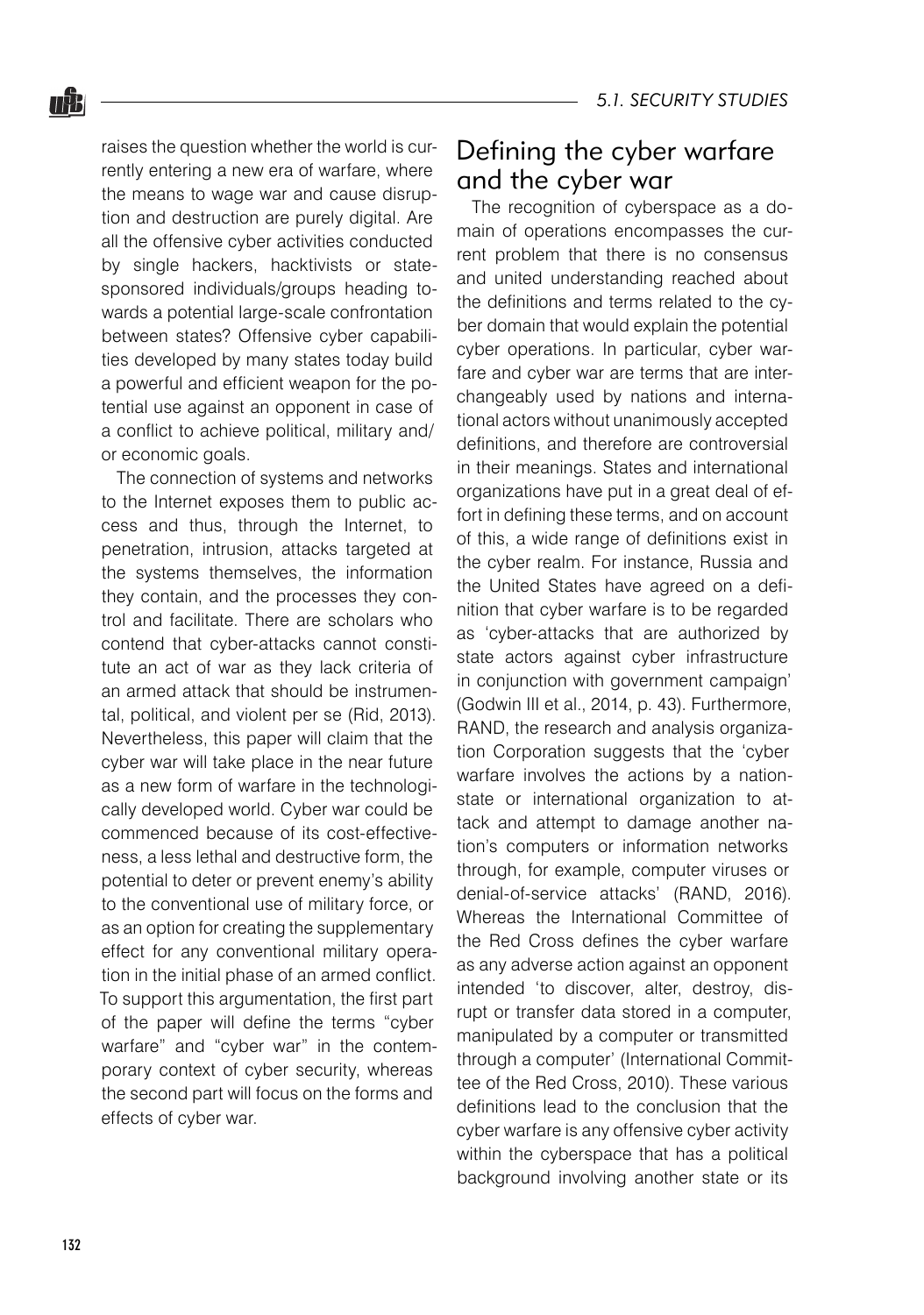political actor to target the critical networks and infrastructure of the opponent country. As a result, these targeted cyber-attacks would significantly disrupt or damage the target country's ability to use the critical information and communication systems. Cyber-attacks as part of cyber warfare would therefore be referred to the instruments of national power of one state to influence another state by conveying political messages to the targeted state or causing social, financial or other economic damage without the use of physical force or employment of military force.

To distinguish the nature and scale of offensive cyber activities, the distinction between cyber warfare and cyber war has to be made. A wide variety of available definitions describes the aspects that would be related to an interstate conflict and would constitute the offensive cyber actions as cyber war. For instance, Belgium (2012) and Austria (2013) offer coherent and comprehensive definitions associating cyber war with the rapid and large-scale acts of aggression executed by one state against another one by using cyber means and conducting activities in support of conventional military operations to achieve national goals. Furthermore, the following definition is provided by Russia and the United States describing cyber war as 'an escalated state of cyber conflict between or among states in which cyber-attacks are carried out by state actors against cyber infrastructure as part of a military campaign' (Godwin III et al., 2014, p. 32). In line with these definitions, it has to be underlined that a cyber war encompasses the means to launch digital attacks, applies the use of force against opponent's critical infrastructure, networks, and information and communication systems, as well as conducts military operations in support of overall political aims to resolve the matter

of conflict between states. In this context, cyber war is referred to combined political and military actions using the cyberspace as the platform to launch the attacks from against another state in order to achieve strategic political goals. This paper supports the reasoning that cyber war will be related to a form of war between states, and will be used in conjunction with other military actions and campaigns. Cyber war could therefore be considered as a form of power wielded with specific weapons and capabilities to be used to gain power, influence the international system and execute military operations.

Furthermore, it has to be emphasized that the protection of networks, systems and data is essential to the safety and security of national, public and private actors, and that offensive actions through the cyber domain against any of these actors can threaten their continuity, stability and prosperity. Well-prepared and coordinated offensive cyber operations can seriously disrupt disparate electronic systems, and infect and damage network infrastructure. Moreover, they can cause physical damage and limit access to the critical services thus paralyzing interconnected processes and functions of a state. In this context, states should have a novel approach to defining the current and future threats, risks and vulnerabilities, and carry out a realistic and comprehensive assessment of the potential outcome of any cyber related danger. For this purpose, as underlined by the United Nations Institute for Disarmament Research (2013), there are many countries (i.e. the United States, France, India, China, Russia) that have included the development of offensive cyber capabilities in their cyber security strategies. The offensive cyber capability will be referred to as 'a capability to initiate a cyber-attack that may be used as a cyber deterrent' (Godwin III et al., 2014,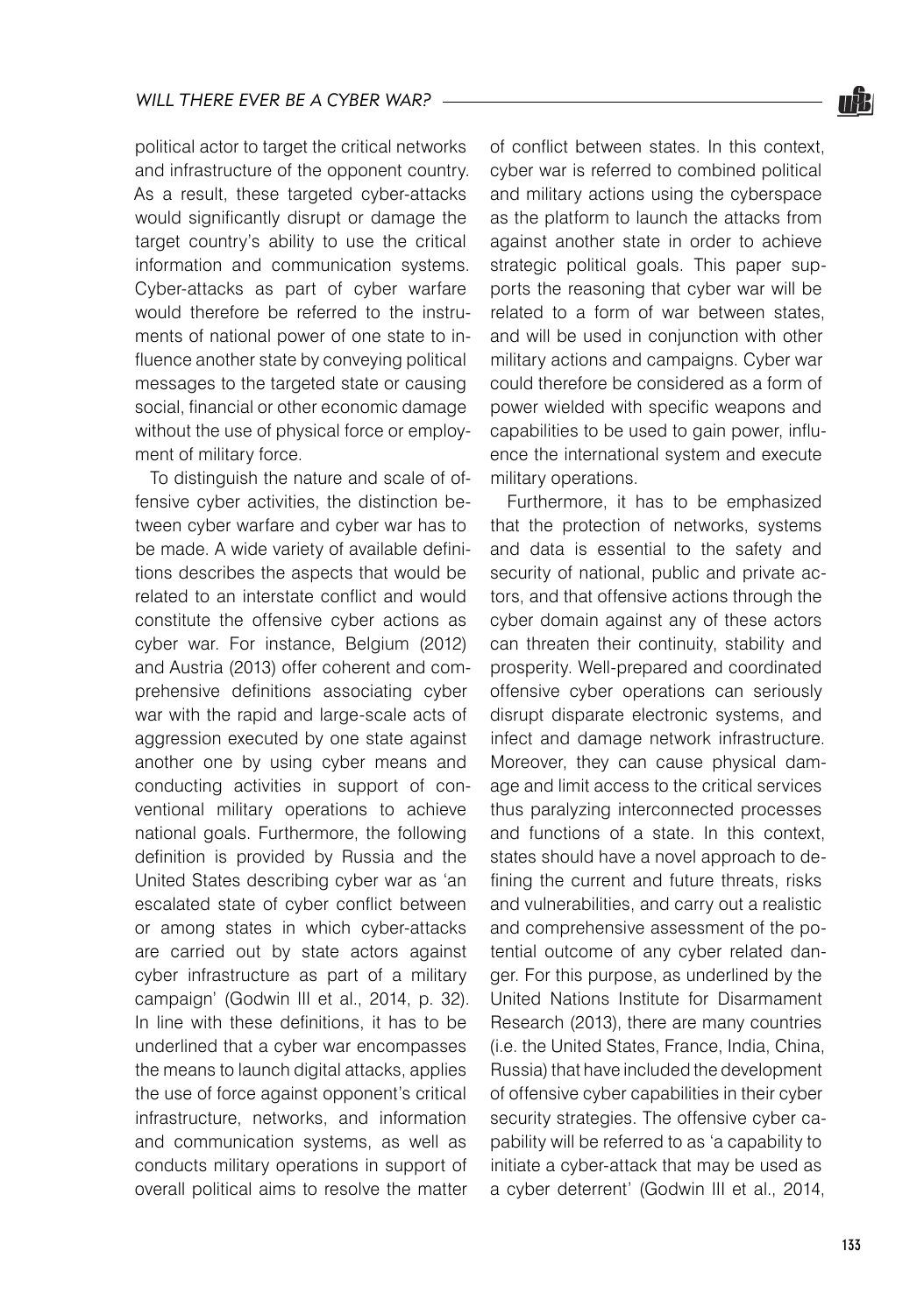p. 49). However, most countries do not state publicly the support of offensive cyber capabilities, practicing instead the term of active cyber defence. For example, CCDCOE (2017) defines active cyber defence as an anticipatory action aimed at disclosing any attempts of cyber-attacks or the actual breaches, or to identify any cyber offensive at the earliest stage by executing pre-emptive, preventive or retaliatory cyber actions against the origin of the cyber-attack. In this context, it is important to highlight that active cyber defence involves the proactive measures while defensive cyber capabilities, as defined in Russia-U.S. Bilateral on Cybersecurity (2014), foresee only the reactive or passive measures in relation to protection or repellence against cyber acts being used as cyber deterrents.

Moreover, it has to be taken into consideration that the growth and expansion of technological potential will continue to increase in the future, thus providing the capabilities to shape the future battlefield in the cyber domain. Taking these factors into account, cyber wars will not only be part of any interstate conflict in the future, they will also exist as separately planned and executed acts of war against the opponent states.

# Cyber war as a less lethal and destructive form of war

In today's globalized and technologically developed world where every action is recorded, any form of violence, unnecessary suffering and collateral damage is strongly condemned by the whole society. From this perspective, a cyber war launched from any of the digital platforms would be chosen as a less destructive form of war causing less casualties than any other armed engagement. 'For to win one hundred victories in one hundred battles is not the acme of skill. To subdue the enemy without fighting is

the acme of skill' (Sun Tzu in Griffith, 2011). Following this logic, a cyber war would offer a potential aggressor an option of influencing its opponent without direct attacks against its force. Instead, it would allow the engagement by other, non-conventional means thus affecting its critical capabilities and not its conventional forces. As Farwell and Rohozinski (2012) note, there is no need to defeat the opponent in order to attain certain national goals, moreover cyber weapons would provide non-lethal means to disable the adversary's operational potential. Cyber weapons like digital codes and malicious software are developed within the virtual domain. From this aspect, cyber weapons do not possess the kinetic qualities and can therefore be considered as non-lethal *per se*. As Rid (2013) points out, it is to be highlighted that the digital computer codes by their nature are not able to cause harm to any biological entity for the reason being developed within the digital environment, and from the technical perspective possessing the capability to affect only digital systems. In addition, Rid (2013) remarks that any system affected by hostile actions has to be changed to a weapon system first in order to enable the power and energy for further destruction of any kind, be it material or human life. All the conventional attacks and armed conflicts use traditional means and ways to achieve the strategic and military end-states by exploiting other operational domains. Waging a digital war through the cyberspace would enable the possibility to cause damage to the opponent without kinetic means being applied, thus causing less damage or destruction. Lewis (2015) argues that the majority of cyber-strikes would not result in a devastating outcome as after conventional military attacks, they would rather deny access to networks and degrade systems, thus throwing the opponent into a turmoil.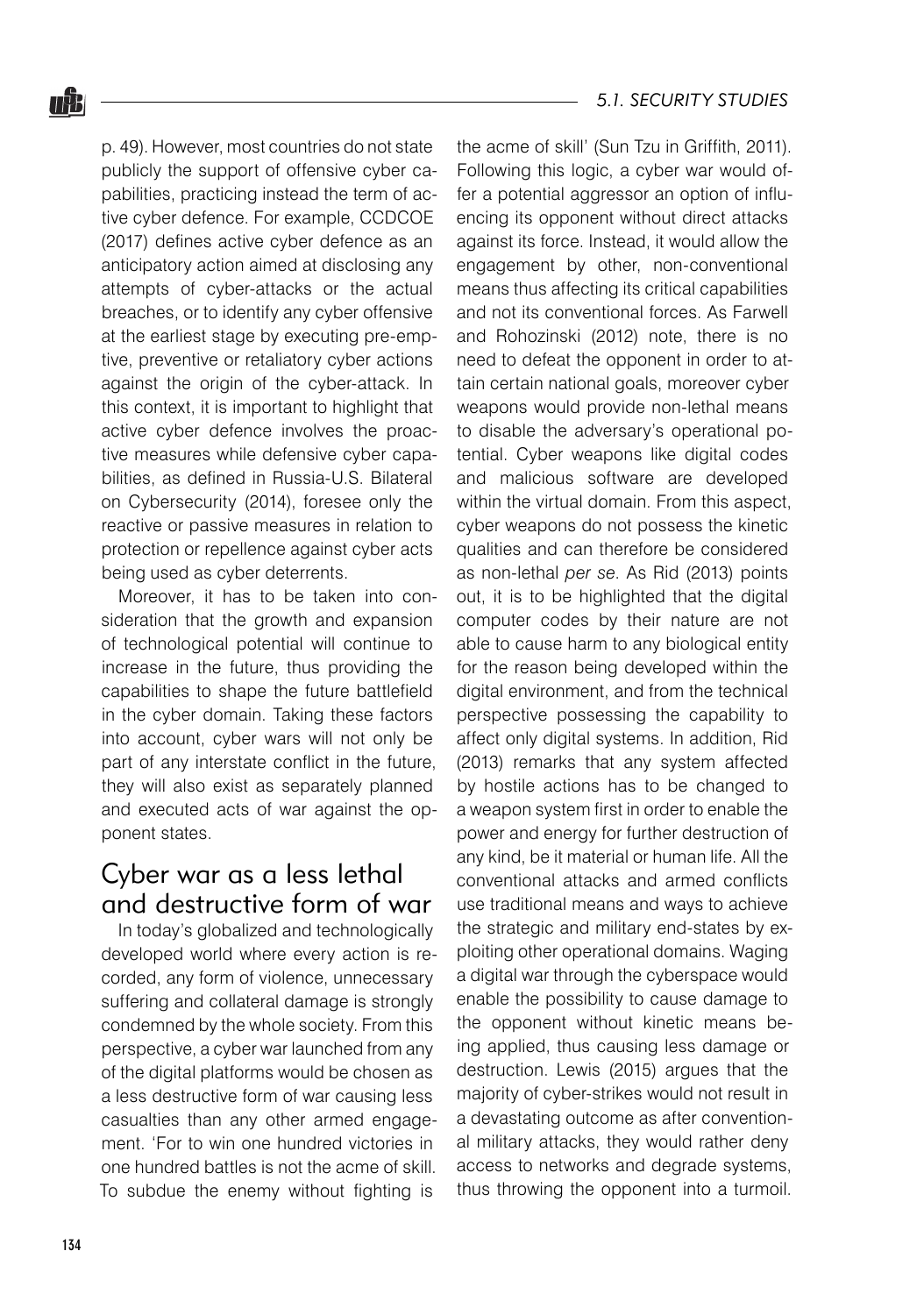Seen from this perspective, a cyber weapon in terms of a digital malicious code or a computer virus cannot be aimed directly at a human being as a conventional weapon system. The loss of human life as a consequence of the use of cyber weapons can therefore only be a secondary effect created by the damage of the system that has been attacked.

Furthermore, cyber weapons can be developed with the aim to target specific systems or infrastructure thus not intended to cause additional, unnecessary collateral damage to achieve the political, strategic or military objectives. In parallel with the precision ammunition, cyber weapons may be used for sophisticated targeting, aiming at definite components of a digital system. As in the case of Stuxnet, which was created in the form of a malicious computer virus aiming to affect Iran's nuclear program and caused the physical damage to nuclear centrifuges, it is reasonable to deduce that this type of cyber weapon is designed for specific cyber war actions. Professor George Lucas notes that Stuxnet 'shows that cyber war can be an effective alternative to conventional war' (Lucas, 2011, p.18). More importantly, cyber weapons and applied techniques could be conceived to launch surgically precise cyber-attacks thus being efficient and reaching proportionate effects on targets (Radziwill, 2015). Cyber weapons may therefore be used for the incapacitation of vital systems without physical destruction, by damaging or temporarily disabling electronic systems controlling, for example, water plants, power grids, transportation systems etc. Another important factor to highlight with regard to the less destructive effects of cyber weapons is the fact that the damage caused by cyber-attacks can be reversible, meaning that digital systems can be restored and brought back online easier and quicker

than it takes to reconstruct and rebuild the infrastructure after any conventional use of weapons such as air strikes and bombardments. This aspect is supported by Farwell and Rohozinski (2011), who claim that cyber-strike has in this regard the advantage of reaching the ends with fewer casualties among the civilian population in comparison with air strikes. Moreover, as McGraw (2013) argues, it does not require large national and state resources to develop as effective cyber weapon as Stuxnet. Owing to the fact that the development of this sort of effective cyber war payload is less complicated and takes less effort than to develop conventional military capabilities, cyber war is for this reason cost-effective and thus also unavoidable (McGraw, 2013). In addition, evaluating the ethical side of cyber war, Arquilla (2013) notes that because of the fact that digital units like bits and bytes would disrupt rather than destroy the targeted system, a cyber war would be considered less problematic from the ethical perspective. Moreover, given the circumstances when a physical engagement does not follow, cyber war would cause practically no physical damage or loss of life. With that in mind, digital weapons could replace conventional combat weapons, save extensive amounts of national resources and require comparatively less combat personnel to apply these weapons into actions, and by all this still achieving the political goals with less cost in resources and human lives.

### Cyber war as a preventive war

With the development of operational concepts that are enabled by the sophisticated technologies, cyber war as a future form of war would be launched as a preventive war to stop the enemy state from starting the war, either of a hybrid or conventional

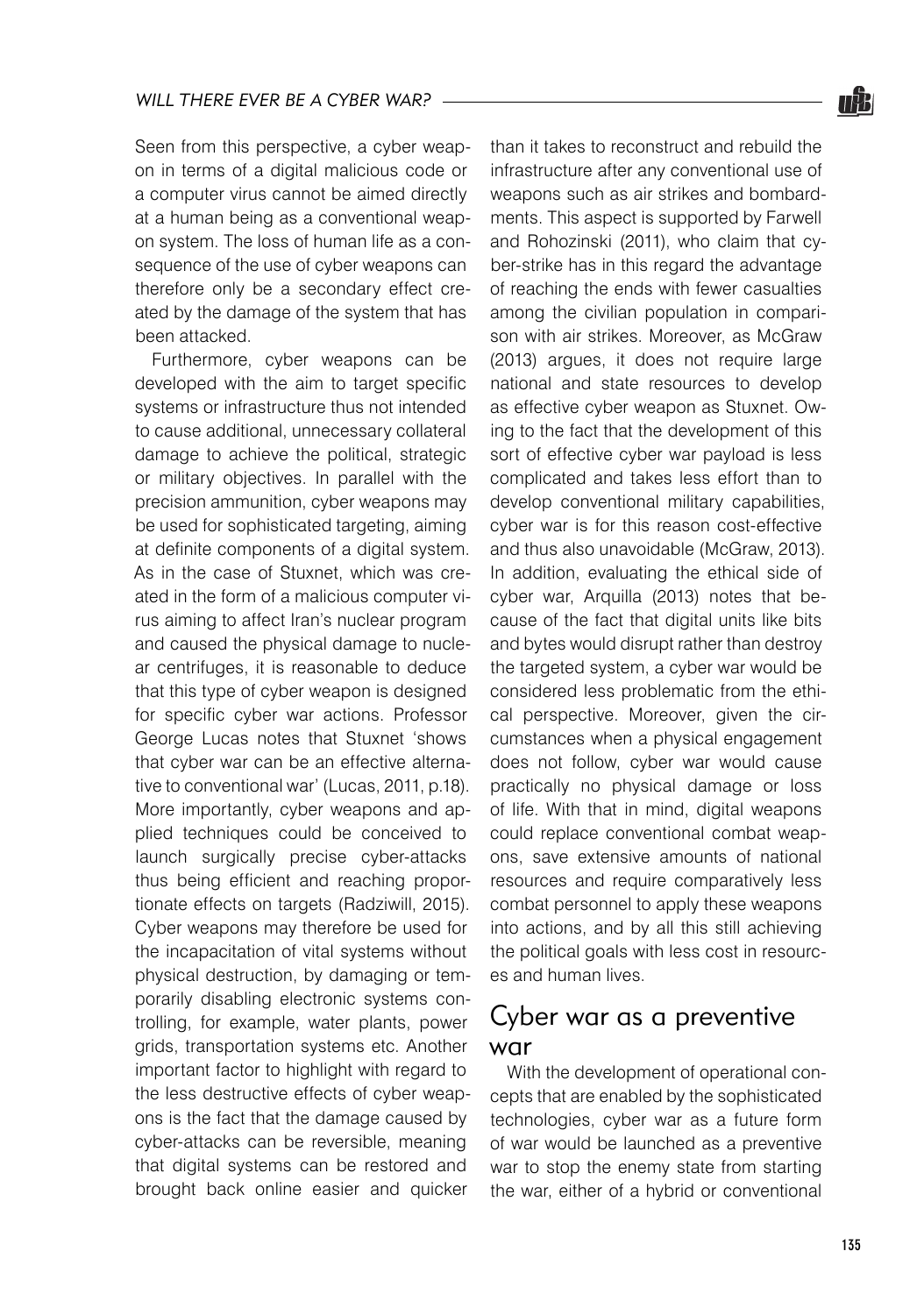nŜ.

character. This type of cyber war would be used as a separate deterrent act, and it would not be linked to the conventional military operation. Lebow (2007) describes deterrence as the influential process that allows for impeding any unwanted activity by assuring the involved actor that the benefits gained could not be worth the expenses. Following this logic, the cyber war in a form of preventive war would have the effect of deterrence that would either prevent enemy from engaging in war with a threatened state or it would compel the opponent to act according to the attacker's will and request. Researchers on cyber deterrence theories like Jensen (2012) highlight that cyber deterrence is to be regarded to all the parties, be it individuals, groups or states, and it comprises the whole range of offensive cyber activities that could potentially create kinetic effects, thus achieving the desired end-state of respective party. When assessing the causes of such preventive wars and evaluating the justification of those, Lucas argues that the efforts to defuse a crisis prior a military offensive is launched would therefore justify the preventive war if other attempts of conflict resolution have failed. Moreover, he adds that the preventive cyber war would be 'focusing solely on threatening' (Lucas, 2011, p.18), and would be aimed at strategic military objectives, thus being directed against the critical and essential enemy military command and control infrastructure. With the accelerated sophistication of information and communication technologies, it would be possible to achieve a wide range of effects on the adversary by the application of various cyber-attack methods and techniques. These could vary from the disruption of critical services, denial of access to the essential infrastructure to the physical destruction of networks and interlinked systems or capabilities. On a national level

most of the financial, media, communication systems are interlinked already, and there is a tendency within the military domain to achieve maximum interoperability between various information technology systems as well. The militaries around the world put in a considerable effort to interlink the systems not only internally within separate military services and components but also between the components and the higher commands. They use different digital and computerized systems like command and control information systems, weapon platforms and sensors that are linked together or interconnected with each other, as well as connected to the external networks via the Internet. Furthermore, the interoperability between various military systems is becoming more and more critical to enable faster communication, the exchange of mission essential data and provide better situational awareness and control over ongoing operations. In addition to this, Richard A. Clarke and Robert K. Knake (2011) argue that besides the fact that ever increasing number of critical systems are put online, also human-made flaws in software and hardware development and the public Internet vulnerability should be considered as the potential drivers for the opponents to exploit the opportunities of accessing essential and critical information and data. In consequence, the interconnectivity and interlinkage of military networks, digital weapon platforms and communication and information systems can become large high value targets of external influence and attacks when being online. Based on this, the preventive cyber war would therefore be effective to deny the enemy the use of most critical infrastructure for its own military purposes, thus delaying or preventing the enemy to launch an attack with the conventional means.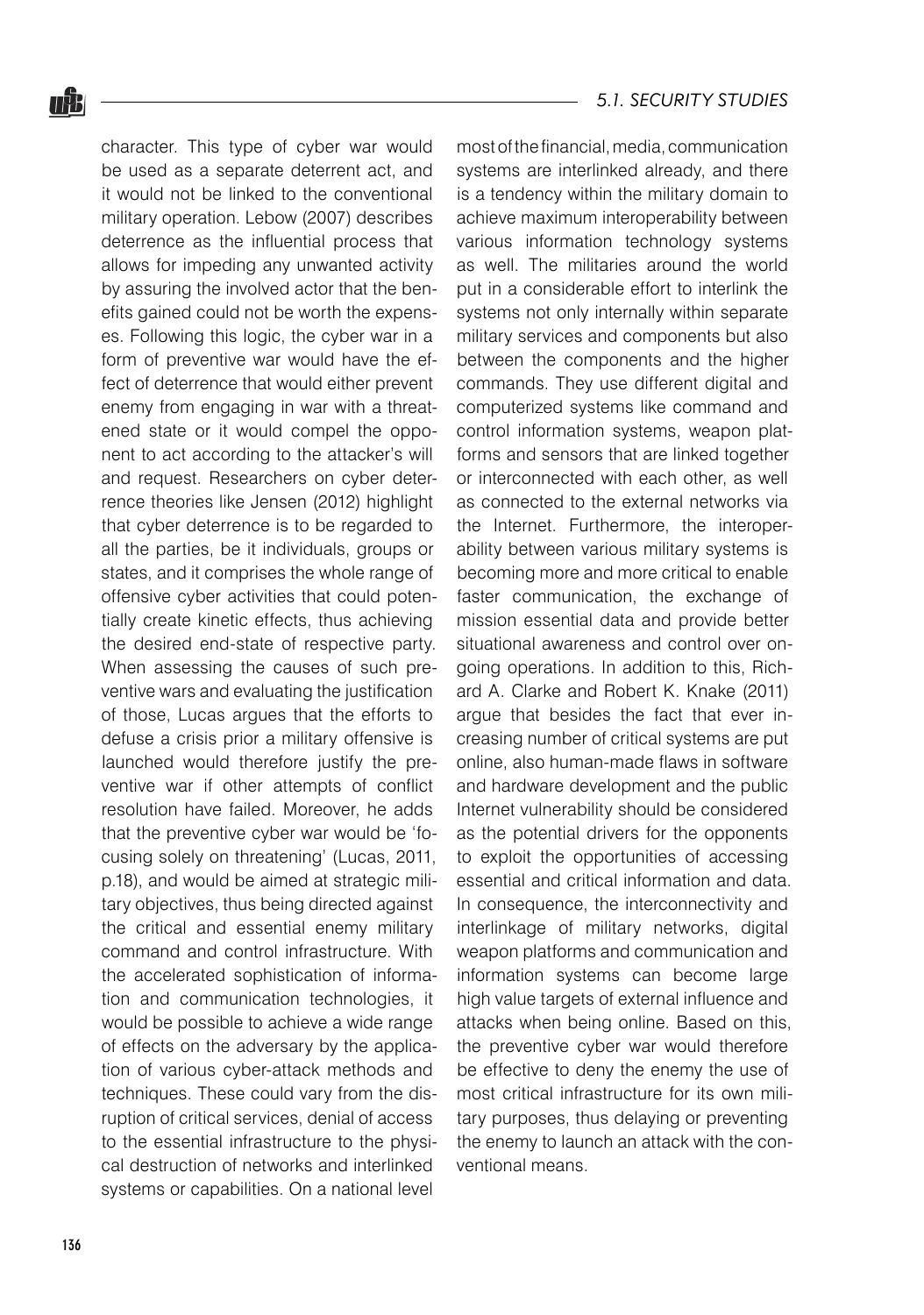### Cyber war as a part of conventional war

The future armed conflicts and conventional use of military force between state actors would include cyber war as part of the generally recognized warfighting function to gain the effects of initiative, surprise and momentum while confusing the targeted state of the character and nature of the cyber-attack. Italian air power strategist General Giulio Douhet notes that 'Victory smiles upon those who anticipate the changes in the character of war, not upon those who wait to adapt themselves after the changes occur' (Douhet, 1921, p.30). In this context, it is of the highest importance for any nation to comprehend the challenges associated with the development of cyber domain and the contemporary (CCDCOE, 2016) and future threats it may pose. Many countries are developing their capabilities incrementally to conduct an offensive cyber action, and many more will ultimately procure and improve these capabilities as active defence means. According to Lewis (2015), cyberstrikes are part of the current military doctrine of potential adversaries with the aim to design the early stages of conflict and delay NATO's capability to react. Offensive cyber actions in advance of any conventional use of military force would enable the potential enemy to gain advantage and surprise while the target state would not be able to react and respond immediately to the imminent conventional threat. Arquilla (2013) describes the cyber war as an exceptionally powerful and covert instrument to be utilized at the early stage of the war. Moreover, a war initiated by cyber-surprise could contribute to the victory, at the same time reducing the number of casualties, and causing less harm to the adversary, as well as own forces (Arquilla, 2013).

As James A. Lewis (2015) points out the possible target to be chosen before the actual conventional use of military force would be the so-called 'war-supporting infrastructure'. Thus referring to the most critical infrastructure, networks and systems that provide electricity and power, transportation services, access to different financial and media systems, information and communication systems and official websites of targeted state's government (Lewis, 2015). He also adds that these objects would be valuable and interesting targets for cyberstrikes as part of military campaigns. The initial cyber war activities would allow the external control over the critical networks, systems and infrastructure thus denying their use by the targeted state. One of the aims for the initial cyber war to take place would be to incapacitate the targeted state in terms of taking over the control of its surveillance and control systems thus "blinding" it for a specific period of time. In case these systems have been disabled to the extent required for the conventional attack to be launched, the attacking state would enjoy the advantage of not being seen by land, air or navy surveillance systems, and would require the targeted state to use its conventional military forces to acquire the necessary operational information. Clarke and Knake (2011) argue that modern societies and governments are excessively relying on different computer systems that enable their functioning. The current dependency on cyberspace expose each and every nation along with their military forces to the vulnerabilities coming from and through the public access to the Internet. With different systems and networks being interconnected within the military realm and beyond it, the opponent might be able to exploit this opportunity in order to take out all vital and essential systems of the target state, and even get access to the

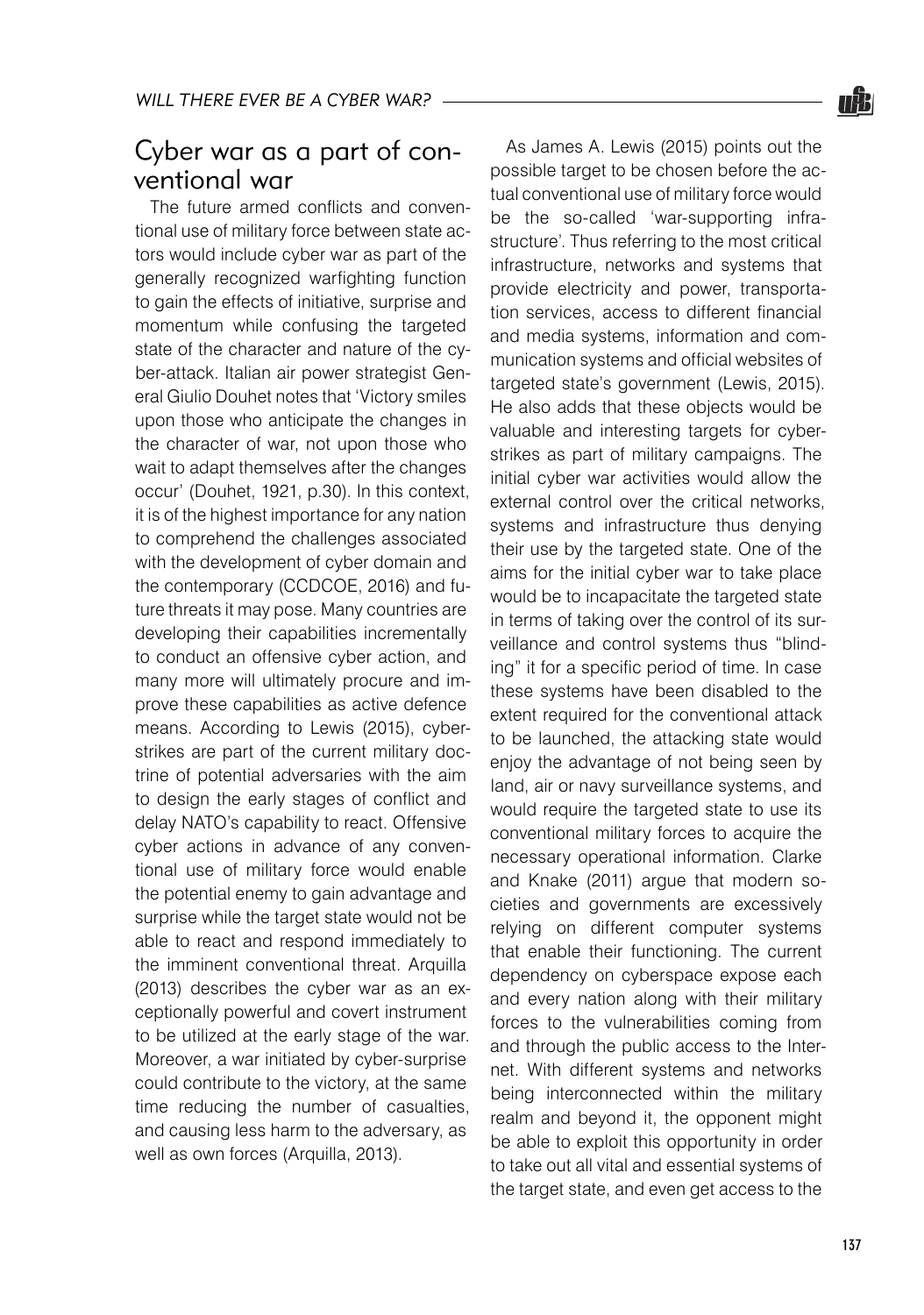nŜ.

restricted networks through the gateways interconnecting the different systems. Farwell and Rohozinski (2012) emphasize that effective use of cyber weapons may disrupt the opponent's military forces to be used efficiently by reducing the speed of mobilization, assemblage and deployments thus ruining the momentum of attack. They underline that disabling adversary's critical networks and services could be a wiser approach than physical destruction of the adversary. Moreover, future cyber weapons will be targeted at enemy's capability to operate within the operational area, limit its command and control, and therefore hindering the enemy decision makers from accomplishing the mission and furthermore, from reaching operational or strategic goals (Farwell and Rohozinski, 2012). This being said, the cyber war will be the initial crucial phase for any conventional warfighting scenario providing the advantage and freedom of action to the party having the offensive incentive to strike first. Furthermore, the cyber war as a covert part of future military offensive actions will enable the initiative, momentum and surprise thus confusing and incapacitating the targeted state, and will therefore, without doubt, be a part of every military operation or campaign in the future.

# Conclusion

In conclusion, it has to be reemphasized that the latest decision of NATO to recognize the cyber domain as a potential operational domain reassures the crucial role of cyber realm in the contemporary global security arena. With the sophistication of technology and increased development of cyber capabilities, both defensive but especially offensive ones, the cyber domain becomes a potential future battlefield for countries to achieve their political, strategic, military or economic goals. The proliferation of cyber

#### *5.1. SECURITY STUDIES*

weapons constitutes a threat that might be directed against opponent country to wage cyber war in order to influence the targeted state's decisions or actions. In this context, cyber war creates the possibility to engage the targeted state with less resources than a conventional military action would require, therefore cyber war as a form of war is highly possible, if not inevitable. Reconsidering the possibilities and the goals of countries to launch a cyber war, and reassessing the current trends of recent and ongoing armed conflicts, the future cyber war could be associated with either a preventive type of action or as a part of a conventional war. The former type of cyber war would be aimed at stopping the enemy state from starting the war, therefore having either coercive or deterrent effect. Whereas the latter form of war would be waged in order to achieve the moment of surprise and at the same time degrading enemy state's capabilities to accordingly react and respond to the conventional military engagement. The cyber war in either form would carry the potential of disabling targeted state's critical infrastructure, command and control information systems, governmental and military networks. This would constrain its ability to coordinate actions and efforts, organize forces and operate within the battlespace be it only within the cyberspace or in other operational domains. In comparison with the conventional armed conflicts and the use of military force, and being embodied within the cyber domain, cyber weapons and cyber war carry no lethal energy per se. From this perspective, cyber war would be considered as a less lethal and less destructive war, causing less human casualties and collateral damage than any form of conventional use of arms and weapons. Taking all the aspects into consideration, it has to be noted that the reasons and causes of wars will be mainly the same,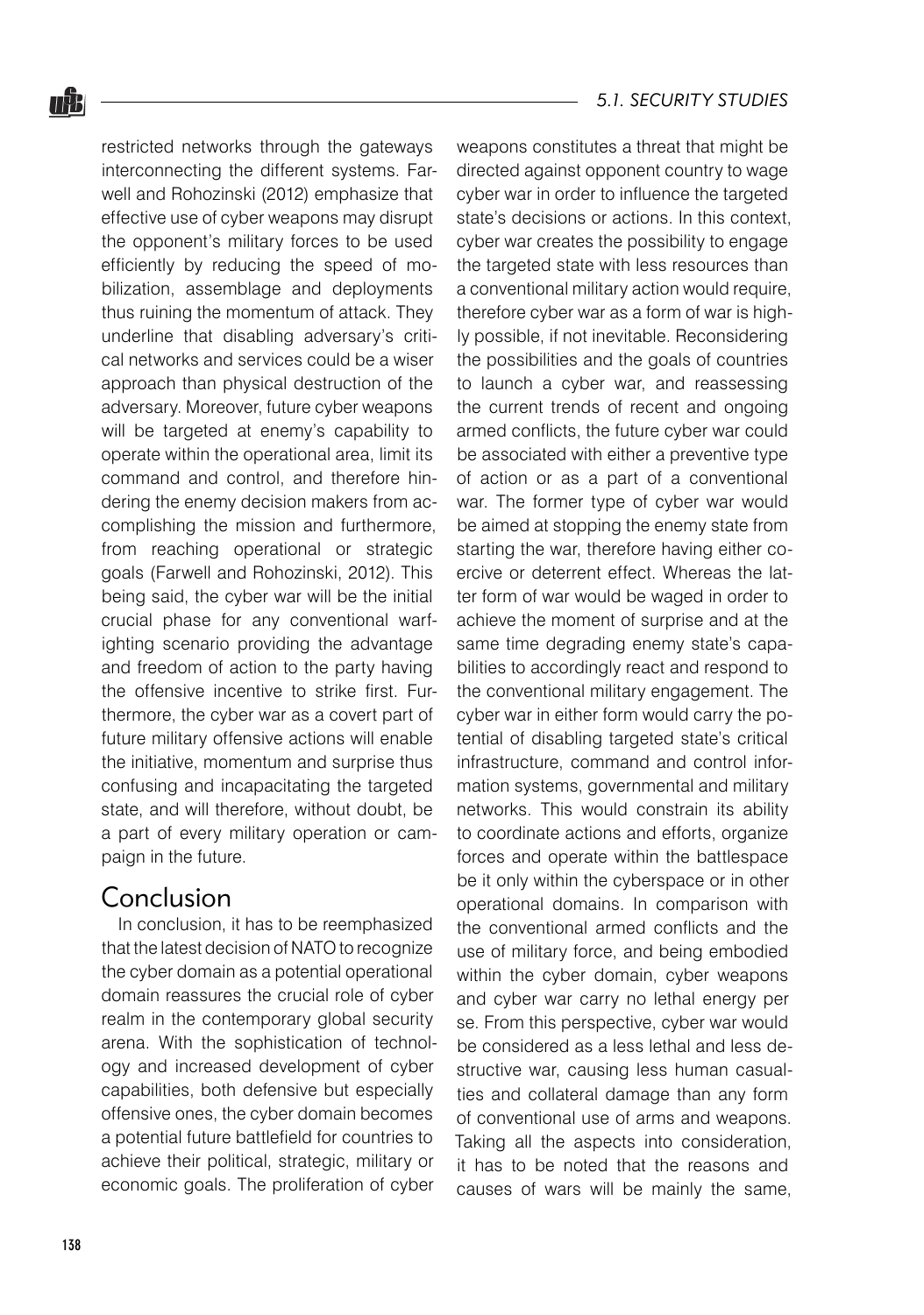be it political, economic or social, however, the forms and ways to wage wars will continue to change in the future. With the ever-evolving technologies, development of sophisticated cyber capabilities makes one to assume that cyber war is inevitable in case of potential confrontation between states. Nowadays, living in an era of pervasive digitisation and with many vital and critical systems being online and interconnected, it is almost impossible to avoid the dependency on cyberspace. Nevertheless, in anticipation of potential threats, nations should build resilient and robust cyber capabilities and envisage alternatives in case of cyber-attacks against the most vulnerable and critical infrastructure, systems and networks. In addition, states should change their pure defensive cyber posture towards a more proactive one in order to detect hostile cyber activity and be prepared to launch a counter-operation to prevent the further damage, deny or destruction of the systems the country is the most dependent. Only by planning preventive measures, the effects caused by potential cyber war would be less destructive and paralyzing.

### References

- Arquilla, J., 2013, Twenty years of Cyberwar. Journal of Military Ethics, 12(1), pp. 80-87.
- Austria, 2013, Austrian Cyber Security Strategy. [online] Vienna: Federal Chancellery of the Republic of Austria. Available at: https://www.bka.gv.at/DocView. axd?CobId=50999 (accessed 26 Nov. 2016).
- Belgium, 2012, Cyber Security Strategy. Securing Cyberspace. [online] Available at: https://www.b-ccentre.be/wp-content/uploads/2013/03/cybersecustra\_ nl.pdf (accessed 26 Nov. 2016).
- CCDCOE, 2016, NATO Recognises Cyberspace as a 'Domain of Operations' at Warsaw Summit, [online] Available at:

https://ccdcoe.org/nato-recognises-cyberspace-domain-operations-warsawsummit.html (accessed 10 OCT 2016).

- CCDCOE, 2017, Cyber Definitions. [online] CCDCOE. Available at: https://ccdcoe. org/cyber-definitions.html (accessed 26 Nov. 2016).
- Douhet, G., 1942, The command of the air. New York: Arno Press Inc., N.Y.
- Farwell, J., Rohozinski, R., 2011, Stuxnet and the Future of Cyber War. Survival, 53(1), pp. 23-40.
- Farwell, J., Rohozinski, R., 2012, The New Reality of Cyber War. Survival, 54(4), pp. 107-120.
- Godwin III, J., Kulpin, A., Rauscher, K. and Yaschenko, V., 2014, The Russia-U.S. on Cybersecurity – Critical Terminology Foundations 2. 2nd ed. [online] EastWest Institute and the Information Security Institute of Moscow State University, pp. 32, 43. Available at: https://www.files.ethz.ch/ isn/178418/terminology2.pdf (accessed 26 Nov. 2016).
- International Committee of the Red Cross, 2010, Cyber warfare. [online] Available at: https://www.icrc.org/en/document/ cyber-warfare (accessed 20 Mar. 2017).
- Jensen, E.T., 2012, Cyber deterrence. Emory International Law Review Vol. 26 (2), pp. 773-824
- Knake, R., Clarke, R., 2011, Cyber war: The next threat to national security and what to do about it. New York: HarperCollins Publishers.
- Lebow, R., 2007, Coercion, cooperation, and ethics in international relations. New York: Taylor & Francis.
- Lewis, J.A., 2015, The role of offensive cyber operations in NATO's Collective defence. Tallinn Paper No. 8, Tallinn Papers, NATO Cooperative Cyber Defence Centre of Excellence
- LUCAS, G., 2014, Permissible Preventive Cyberwar: Restricting Cyber Conflict to Justified Military Targets. In: L. Floridi and M. Taddeo, ed., The Ethics of Information Warfare, Springer International Publishing AG, p. 81.